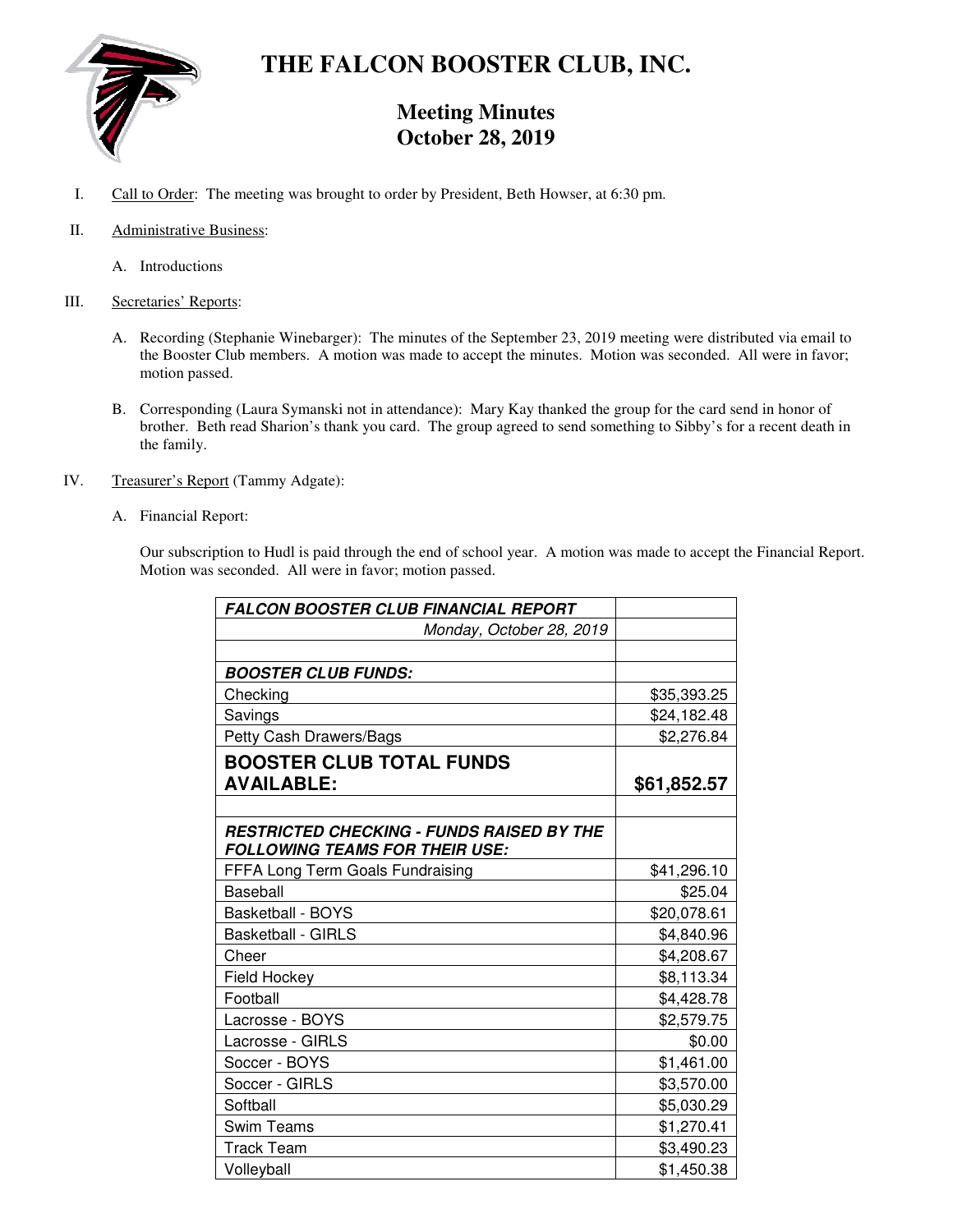| Weight Room                                                                                                 | \$200.00     |
|-------------------------------------------------------------------------------------------------------------|--------------|
| <b>TOTAL FUNDS RESTRICTED TO TEAMS:</b>                                                                     | \$102,043.56 |
|                                                                                                             |              |
| <b>ACCOUNTS FISCALLY MANAGED BY THE</b><br><b>BOOSTER CLUB - THESE ARE NOT BOOSTER</b><br><b>CLUB FUNDS</b> |              |
| Pat Georger Scholarship Trust                                                                               | \$64,257.02  |
| Roy A. Pool Jr. Scholarship Account                                                                         | \$745.54     |

#### V. Committee Reports no committee reports

- A. 2019-2020 Committee Reports:
	- By-Laws Review Meeting TBD
	- Social Media Stephanie will organize a meeting of this committee prior to the next Booster Club meeting.
- B. Membership (Mary Kay Anderson): As of October 27, 2019, we have 101 members: 19 Board/Officers, 18 coaches/Assistant Activities Director, 64 parent or community members. One new member was added tonight.
- C. Concessions Fall (Football, Field Hockey, Volleyball)
	- 1. Football Concessions: JV game tonight (Sharion there during this meeting); Liberty game Friday, November 8<sup>th</sup> (last home game).
	- 2. Volleyball Concessions: Andrea gave a big thank you to volunteers, especially Erika Lamper who volunteered but also encouraged her players to volunteer; Tom Gallagher; and Mark Ott. Andrea requested an additional trash can for the concession stand.
	- 3. Field Hockey Concessions: Tammy reported that there are four games' proceeds to deposit.
	- 4. Pam Duca offered to coordinate the concessions for Girls Soccer in the spring.
	- 5. Beth thanked everyone who has helped with concessions!

#### VI. Director of Student Activities:

- A. Report:
	- 1. Fauquier Youth Football used the football field and concessions on October  $19<sup>th</sup>$  for a 7-on-7 tournament. When they were done, they cleaned from top to bottom. Coach Ott gave them kudos for that, as well as to our new outdoor custodian who polished the floor.
	- 2. This week in sports: Volleyball quarterfinals of the Northwestern District (NWD) at Kettle Run tonight; tomorrow Cross Country goes to Central Woodstock for NWD championships; Cheer team going to Park View for Regionals tomorrow, they scored 4<sup>th</sup> in Districts. Football is at Sherando Friday night.
	- 3. Coach Ott reported that he hired a Boys Soccer coach (Chase Davenport). There was a meet and greet tonight for players and parents. He also hired a JV coach (AJ Sawaqdeh). Girls Soccer coaches were also hired today and there will be a meet and greet Wednesday. Josh Smith (last year's JV coach) and Cheyenne Brown (teacher at PB Smith) will be co-coaches for Varsity and JV; together they will manage the entire program. We are still looking for an Assistant Boys Varsity Soccer coach and a Girls Tennis coach.
	- 4. The Winter sports schedule is close to being finalized. Everything that has been scheduled so far is on the NWD website.
	- 5. The new golf cart is wonderful and is getting a lot of use. The new AED device has been ordered and should be here soon. The golf cart will be painted by the FHS body shop in November (currently green).
	- 6. Gate receipts from this year's football games have been much higher than the past couple of years.
	- 7. Meet the Coaches Night for Winter sports is tentatively scheduled for Thursday, November  $21<sup>st</sup>$  at 7:00 pm. Band will sell spirit wear.
- B. Coaches: No reports
- C. Band: No report

## VII. Old Business:

- A. Fall/Football Program There are some businesses that haven't paid for their ads yet (~\$2,000-\$3,000). Tammy indicated this is normal for this time of year and will continue to follow up and reconcile the payments.
- B. Report from Homecoming Parade Beth gave a huge thank you to Karolanne for coordinating the Booster Club homecoming parade float. It turned out fantastic and was fun!